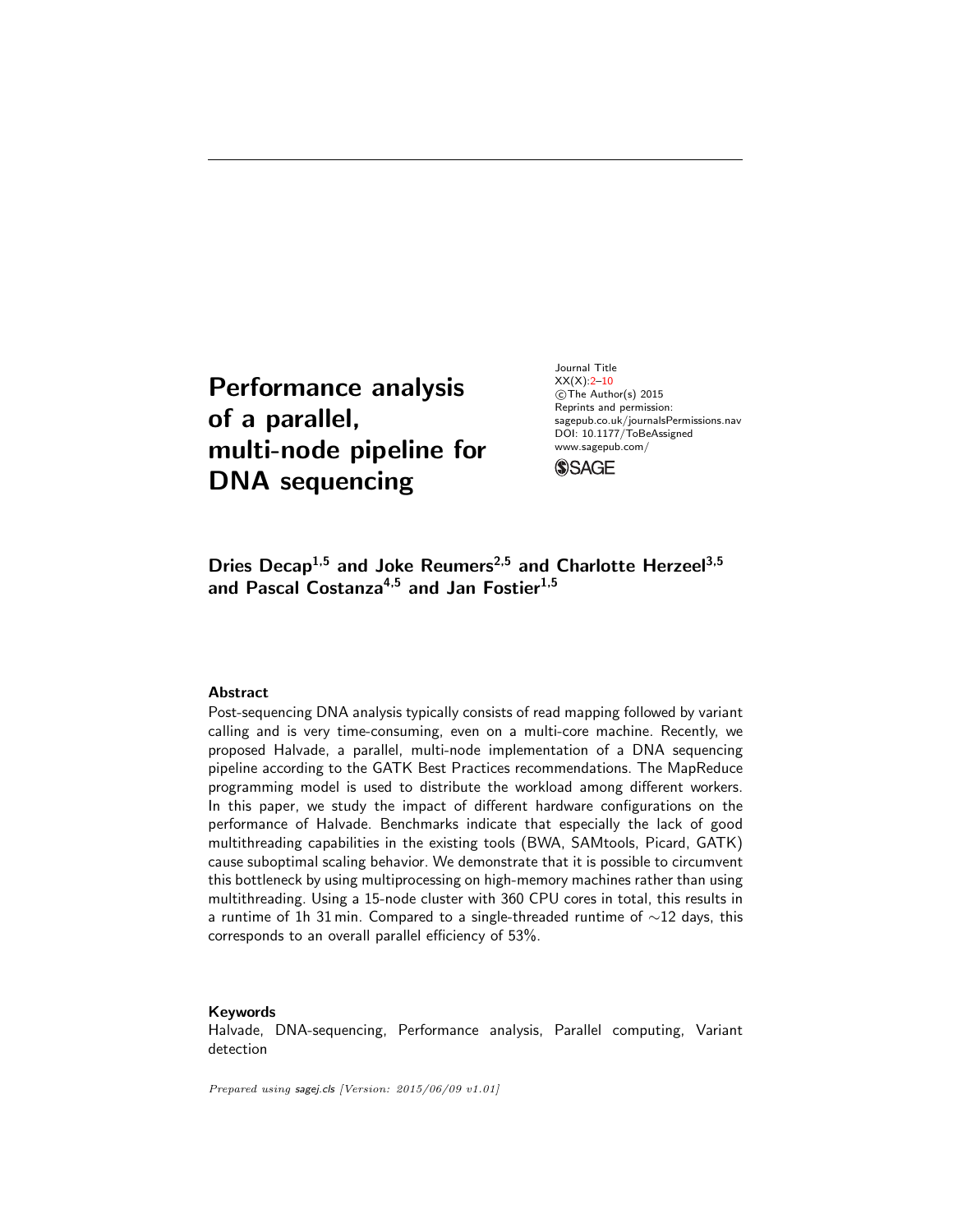#### Introduction

Post-sequencing DNA analysis typically consists of the alignment of reads to a reference genome ('read mapping') followed by the identification of differences between the reference genome and the aligned reads ('variant calling'). For both tasks, numerous tools have been described in literature. Recently, the Broad Institute has proposed the Best Practices recommendations [\[12013Van der Auwera et al.\]](#page-9-1) for a DNA variant calling pipeline based on BWA [\[22009li et al.\]](#page-9-2) for read alignment, SAMtools [\[32009Li et al.\]](#page-9-3)/Picard [\[42009Wysoker et al.\]](#page-9-4) for data preprocessing and GATK [\[52010McKenna et al.,](#page-9-5) [62011Depristro et al.\]](#page-9-6) for variant calling. Especially for whole-genome datasets, this pipeline is very time consuming with a single-core runtime of ∼12 days to process the NA12878 dataset (Illumina Platinum genomes, 1.5 billion paired-end reads, 100 bp, 50-fold coverage, human genome). Even when enabling multithreading support in the individual tools, the execution time for this dataset is still ∼5 days on a 24-core machine (dual socket Intel Xeon E5-2695 v2 @ 2.40GHz), indicative of a poor scaling behavior.

To deal with this bottleneck, we recently proposed Halvade [\[72015Decap et al.\]](#page-9-7), a parallel, multi-node framework in which a variant calling pipeline has been implemented according to the GATK Best Practices recommendations. Halvade relies on the MapReduce programming model [\[82008Dean et al.\]](#page-9-8) to run multiple instances of existing tools (BWA, SAMtools/Picard, GATK) in parallel both across and within nodes on subsets of the data. Halvade is based on the simple observation that read mapping is parallel by read (i.e., aligning a certain read does not depend on the alignment of other reads) while variant calling is parallel by genomic region (i.e., variant calling in a certain genomic region does not depend on variant calling in other genomic regions). During the map phase, BWA is used to align reads to a reference genome in parallel, whereas data preprocessing (SAMtools/Picard) and variant calling (GATK) are handled during the reduce phase by operating on different genomic regions in parallel. In between the map and reduce step, the aligned reads are sorted according to genomic position using the MapReduce sorting functionality. For details about the implementation of Halvade and the tools involved we refer to [\[72015Decap et al.\]](#page-9-7).

#### Corresponding author:

Jan Fostier, Department of Information Technology Ghent University - iMinds, Gaston Crommenlaan 8 bus 201, 9050 Ghent, Belgium Email: dries.decap@intec.ugent.be,jan.fostier@intec.ugent.be

Prepared using sagej.cls

 $1$ Department of Information Technology, Ghent University - iMinds, Gaston Crommenlaan 8 bus 201, 9050 Ghent, Belgium

<sup>&</sup>lt;sup>2</sup> Janssen Research & Development, a division of Janssen Pharmaceutica N.V., 2340 Beerse, Belgium

<sup>&</sup>lt;sup>3</sup>Imec, Kapeldreef 75, 3001 Leuven, Belgium

<sup>4</sup> Intel Corporation Belgium

<sup>5</sup>ExaScience Life Lab, Kapeldreef 75, 3001 Leuven, Belgium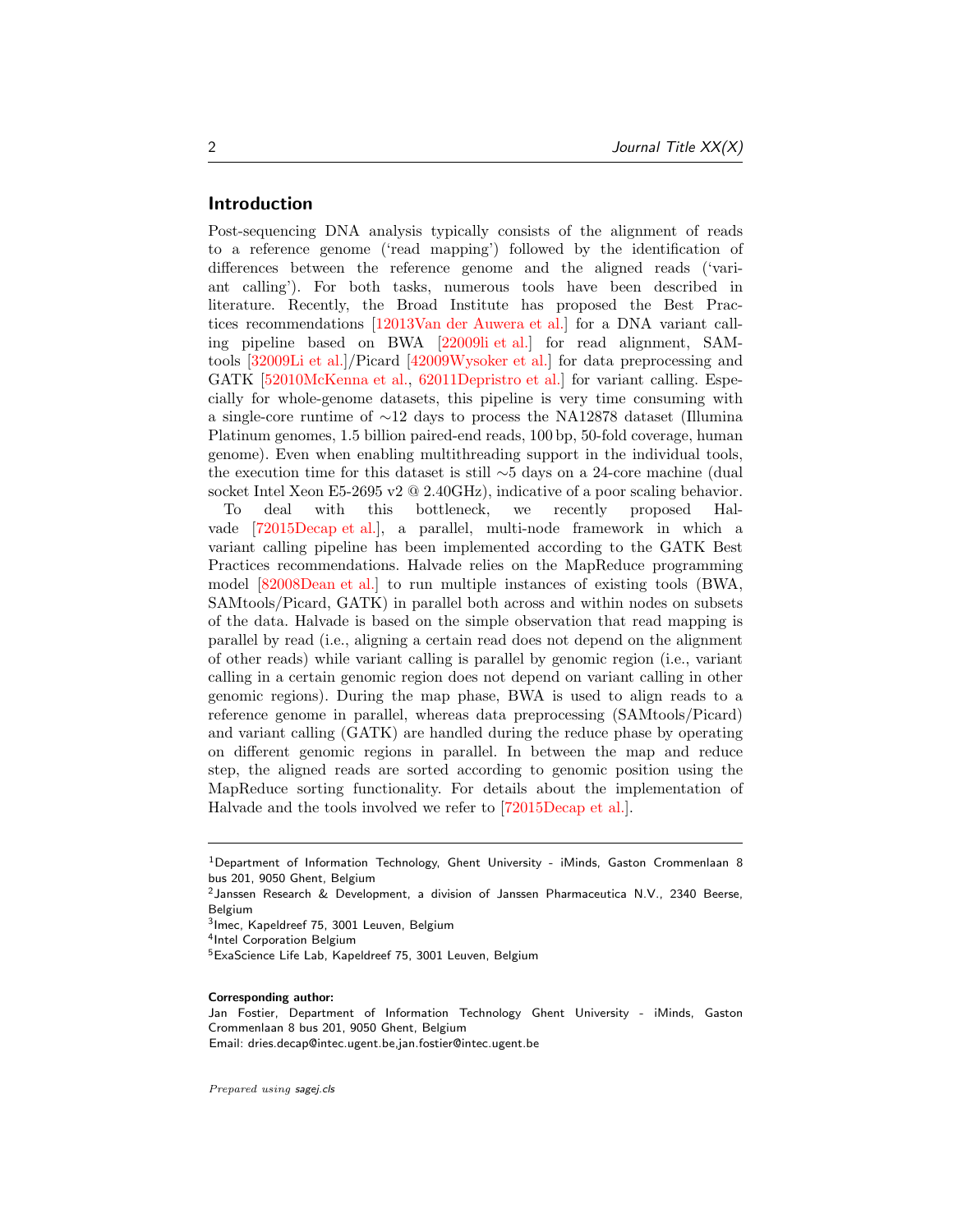In [\[72015Decap et al.\]](#page-9-7), it was demonstrated that Halvade strongly reduces the runtime: on a 15-node cluster, each node containing 24 CPU cores and 64 GB of RAM, the NA12878 is processed in 2h 39 min. Additionally, it was shown that the multi-node parallel efficiency of Halvade is excellent (around 90%), which means that the runtime is significantly reduced by using 15 nodes compared to using only a single node. However, significant performance loss can still be observed within each node. This can be seen from the overall performance: with a runtime of 2h 39 min using 360 CPU cores (15 nodes  $\times$  24 cores/node), a speedup of ∼108 is obtained compared to a single-threaded runtime of ∼12 days. This corresponds to an overall parallel efficiency of about 30%, suggesting the presence of certain performance bottlenecks. Understanding the performance of a sequencing pipeline is a non-trivial matter. Certain components in the pipeline are very compute-intensive (e.g. read alignment) whereas other components (e.g. data preprocessing) are mostly data-intensive. Therefore, certain tools might be CPU bound whereas others might be limited by I/O bandwidth. In order to better understand the influence of hardware configuration on the performance of sequencing pipelines, we have set up a range of benchmarks in order to identify possible bottlenecks. Specifically, in this paper, we study the influence on the total runtime of the amount of available RAM, the presence of NUMA domains, the type of network interconnection, the use of solid-state disks versus harddisk drives and finally, the use of a distributed vs. centralized file system. We demonstrate that the use of high-memory machines and NUMA optimizations can further reduce the overall runtime whereas other hardware aspects have only limited influence. Ultimately, this allows us to process the entire NA12878 dataset in 1h 31 min, yielding an overall parallel efficiency of 53%.

Halvade is written in Java using the Hadoop MapReduce 2.0 API. The source is available at http://bioinformatics.intec.ugent.be/halvade under GPL license.

### Dataset and tool versions

In all benchmarks variant calling was performed on a whole-genome DNA sequencing dataset (NA12878, human genome, Illumina Platinum Genomes) or a subset thereof. The full dataset consists of 1.5 billion 100 bp paired-end reads (50-fold coverage) stored in two 43 GB compressed (gzip) FASTQ files.

For these benchmarks, GATK version 3.1.1, BWA version 0.7.12 r1044, BEDTools version 2.17.0, elPrep version 1.0 [\[92015Herzeel et al.\]](#page-9-9), SAMtools version 0.1.19 and Picard version 1.112 were used. The dbSNP [\[102001Sherry et al.\]](#page-9-10) database and human genome reference found in the GATK hg19 resource bundle [\[112013Van der Auwera et al\]](#page-9-11) were used.

# Single Node Benchmarks

As the runtime of the complete NA12878 dataset on a single node is impractically high, all benchmarks in this section were performed on a representative subset of 131 million paired-end reads (about 9% of the total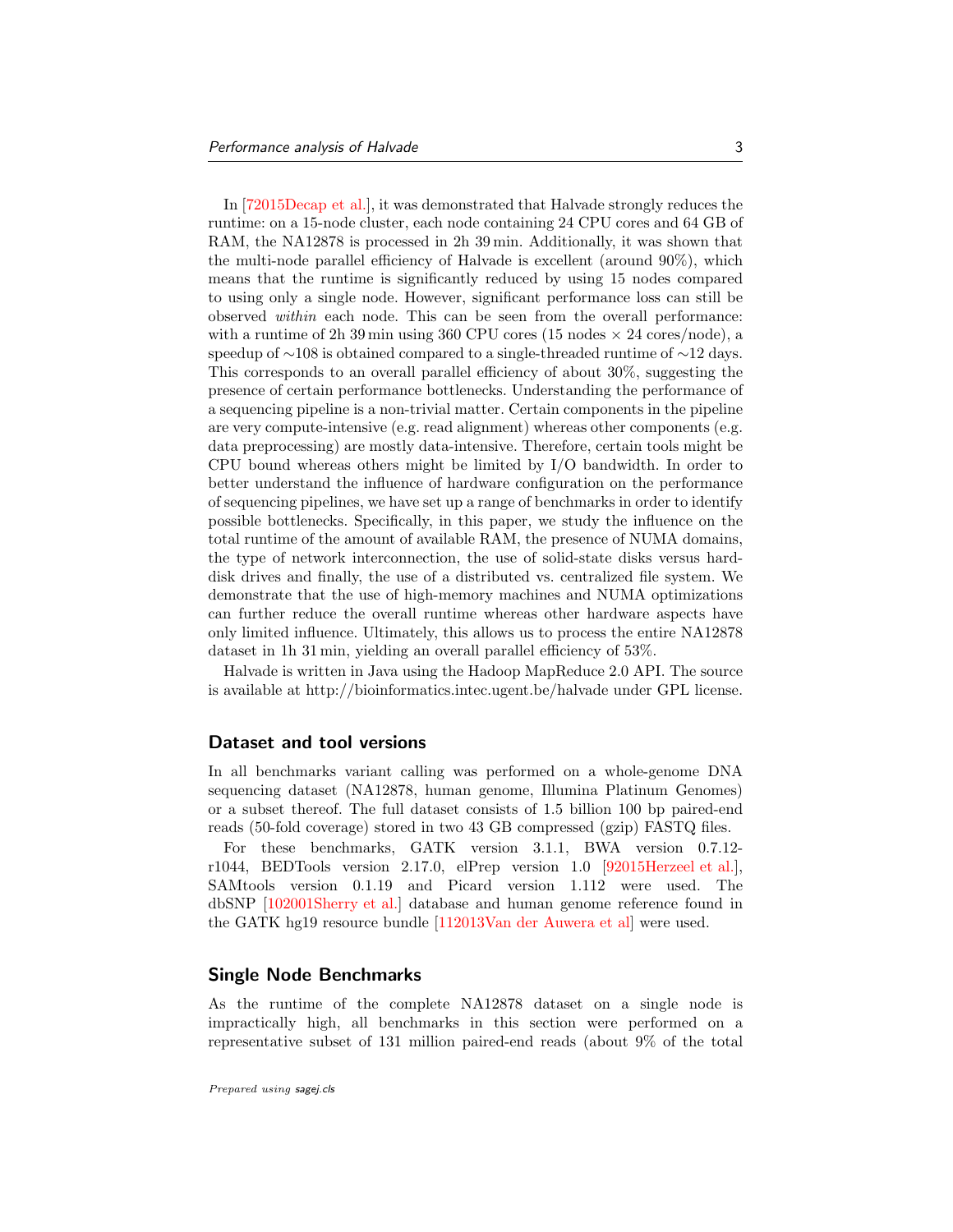number of reads). Benchmarks in this section were run on a single 24-core node (dual Intel E5-2680v3 @ 2.50GHz) with 512 GB of RAM.

#### Influence of the number of tasks per node

When running Halvade, the number of parallel tasks (mappers/reducers) per node can have a big influence on performance. The number of tasks per node corresponds to the number of instances of the individual tools (BWA, GATK, etc.) that are being run in parallel on a machine. One scenario is to run only a single task and to use the multithreading functionality of the tools to make use of the available cores. An alternative scenario is to run multiple tasks in parallel on the same node, each task then using only a fraction of the available cores. Because of suboptimal multithreading scalability of certain individual tools, the choice in number of tasks can have a big impact on runtime. This is illustrated in Table [1](#page-4-0) where the runtime is shown for three scenarios: (i) 1 task using 24 cores for multithreading; (ii) 4 tasks each using 6 cores for multithreading and (iii) 24 tasks without multithreading. The sequential runtime (single core) of the pipeline is ∼30.5h. When allowing the individual tools to run 24 threads on the same machine, the runtime reduces to ∼16.5h, resulting in a very low parallel efficiency of only 7.7%. This poor scaling can be observed in both map and reduce phase, but is especially pronounced in the reduce phase. It is caused partly by the lack of multithreading support in some of the tools used, e.g. BWA sampe and Picard. However, even the modules of GATK that do support multithreading exhibit poor scaling behavior. When moving from multithreading to multitasking as supported by Halvade, runtimes decrease significantly. Using 4 tasks with 6 threads each, runtime reduces to ∼4.5 h. When using 24 tasks without multithreading a runtime of only 1h 42 min is obtained, corresponding to a parallel efficiency of 74.7%. We observed an increased CPU utilization during pipeline execution when using 24 parallel tasks compared to using multithreading in 1 task.

On this type of node, optimal runtime is achieved when using a maximum number of tasks without multithreading. However, this is only possible because the node provides a sufficient amount of RAM (512 GB in this case). Tests indicate that certain GATK modules require almost 16 GB of RAM. Therefore, the maximum number of tasks might be limited by the memory that is provided by a node.

#### Influence of the presence of NUMA domains

Many recent systems make use of non-uniform memory access (NUMA) domains. Each NUMA domain contains a number of CPU cores and part of the RAM. Cores have faster access to memory that resides in the same NUMA domain ('local' access) and slower access to memory that is outside this domain ('remote' access). Files on disk that are accessed by a tool are typically buffered in memory by the Linux operating system. If different processes are accessing the same file, this buffered copy of (part of) the file can be located in a different NUMA domain than that of the core accessing it. If sufficient memory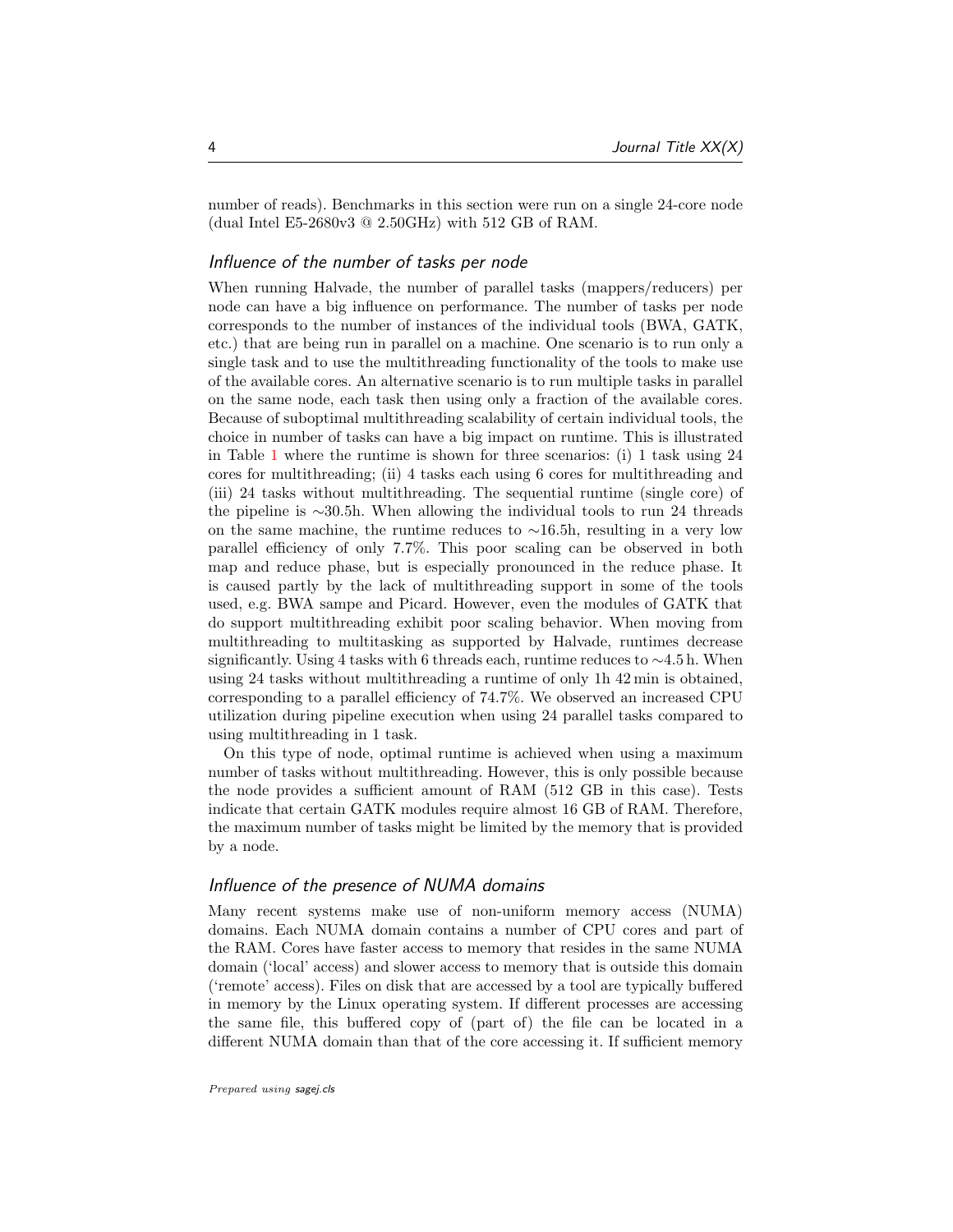<span id="page-4-0"></span>Table 1. Runtime and parallel efficiency as a function of the number of tasks per node.

|                             | map phase                |            | reduce phase           |            | total                   |            |
|-----------------------------|--------------------------|------------|------------------------|------------|-------------------------|------------|
|                             | runtime                  | efficiency | runtime                | efficiency | runtime                 | efficiency |
| single-threaded             | $14h\,50\,\mathrm{min}$  | n/a        | $15h$ 38 min           | n/a        | $30h\ 28\,\mathrm{min}$ | n/a        |
| 1 task $\times$ 24 threads  | $4h$ 28 min              | 13.84%     | $12h\ 3\,\mathrm{min}$ | $5.41\%$   | $16h$ 31 min            | 7.69%      |
| 4 tasks $\times$ 6 threads  | $1h$ $21 \,\mathrm{min}$ | 45.78%     | $3h\ 6min$             | 21.01\%    | $4h$ 27 min             | 28.53%     |
| 24 tasks $\times$ 1 threads | $47 \,\mathrm{min}$      | 78.80%     | $55 \,\mathrm{min}$    | 71.06\%    | $1h$ 42 min             | 74.67%     |

<span id="page-4-1"></span>

Figure 1. Comparison of the runtime (summed over all 24 parallel tasks) for each individual tool/module used in Halvade with and without optimized NUMA locality.

is available we can make distinct copies of the reference file to each of the NUMA domains and as such speed up the file access and seek times. We implemented this idea through the use of wrappers around certain Java calls. In this wrapper the NUMA domain of the assigned cores are determined and a copy is made for that domain on local scratch if it was not yet created. This way each domain has its own local copy which will be cached in the different NUMA domains.

Using 24 tasks on a single node and the entire NA12878 dataset, Fig. [1](#page-4-1) shows the runtime of the different components (summed over all 24 tasks) of the pipeline with and without the use of the wrappers. For most components, the influence is only marginal with the ScoreRecalibrator module from GATK being a notable exception. In that particular case, a reduction in runtime of 45% can be observed when using the wrappers. This is a process where a dbSNP database file (roughly 10 GB) is intensively used to generate recalibration tables. In this case, the improved NUMA data locality considerably improves runtime.

# Multi-node benchmarks

# Influence of the use of solid state disks

Many tools within Halvade rely on local disk I/O (scratch). This includes reading the reference genome and accessing the dbSNP database as well as writing and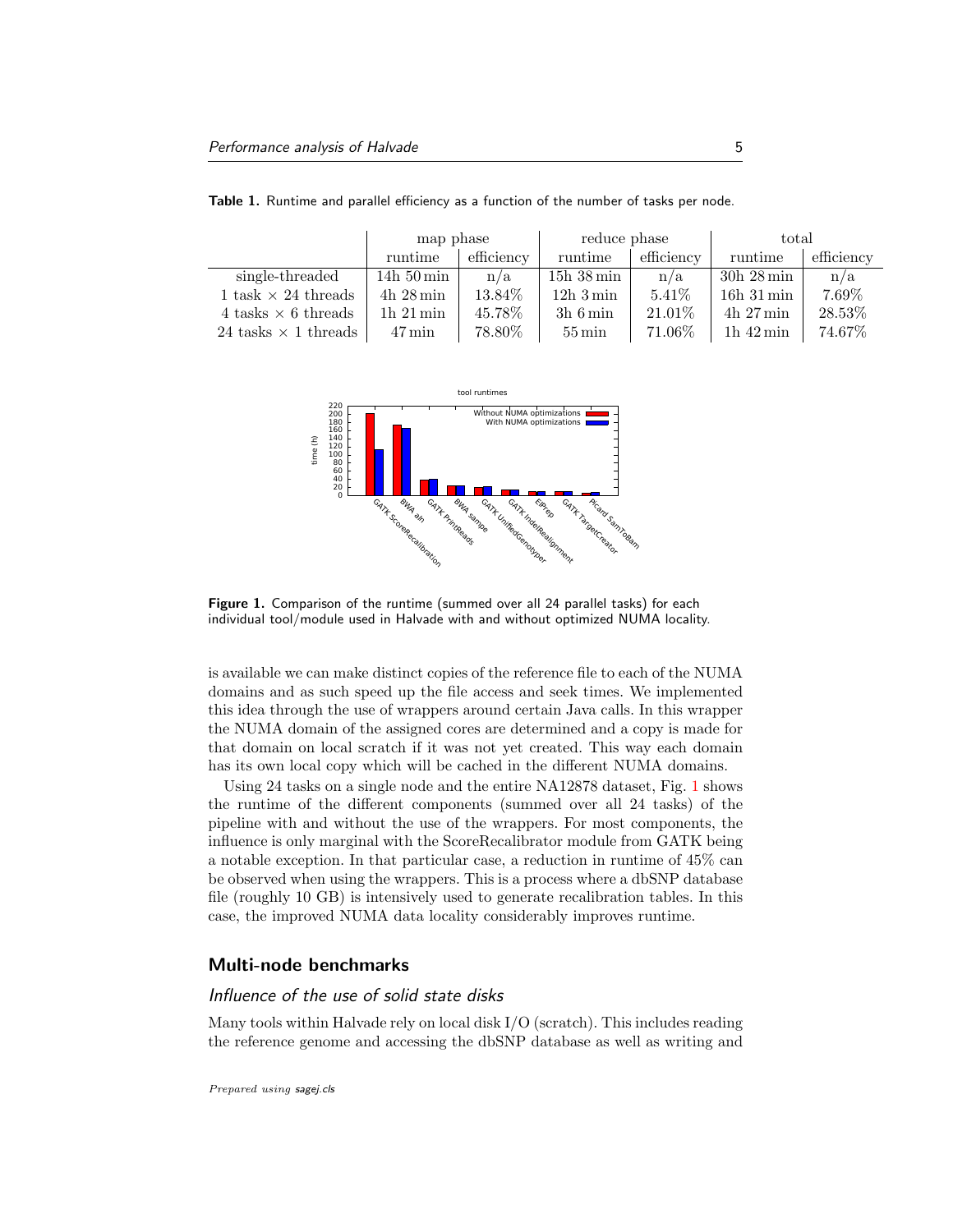<span id="page-5-0"></span>

<span id="page-5-1"></span>Figure 2. Disk I/O (scratch) observed on a worker node. Note that almost no data is actually being read from disk as data are still cached in memory.



Figure 3. Network I/O observed on a single worker node.

reading intermediate data generated by the different GATK modules as well as BWA-aln and BWA-sampe. We tested the performance difference between using solid state drives (SSD) and regular hard disk drives (HDD). Test results indicate only minimal differences in runtime. This is due to the relatively low overall disk usage during the execution of the Halvade job. The disk I/O volume was measured in intervals of one minute and converted to MB/s (see Fig. [2\)](#page-5-0). With the exception of a peak during sorting phase, the disk I/O is well below 100 MB/s (averaged over one minute) which is well within the range of modern HDDs. During the entire job, volumes read from disk were very low, leading us to the conclusion that almost all data written to local disk was cached in memory by the operating system and again accessed from memory in the next step.

# Influence of the interconnection network

In between map and reduce phase, aligned reads are sorted according to genomic position. This parallel sorting step involves the movement of large volumes of data over the interconnection network. The network I/O volume was measured in intervals of one minute and again converted to MB/s (see Fig. [3\)](#page-5-1). Again, as network I/O is below 100 MB/s, almost no performance benefit was observed by using an Infiniband interconnect over a 10 Gbit Ethernet network.

#### Influence of the file system

Traditionally, MapReduce relies on the Hadoop Distributed File System (HDFS) to read input and write final output data. In that case, data is stored on the local disks of the worker nodes in a distributed fashion. Alternatively, centralized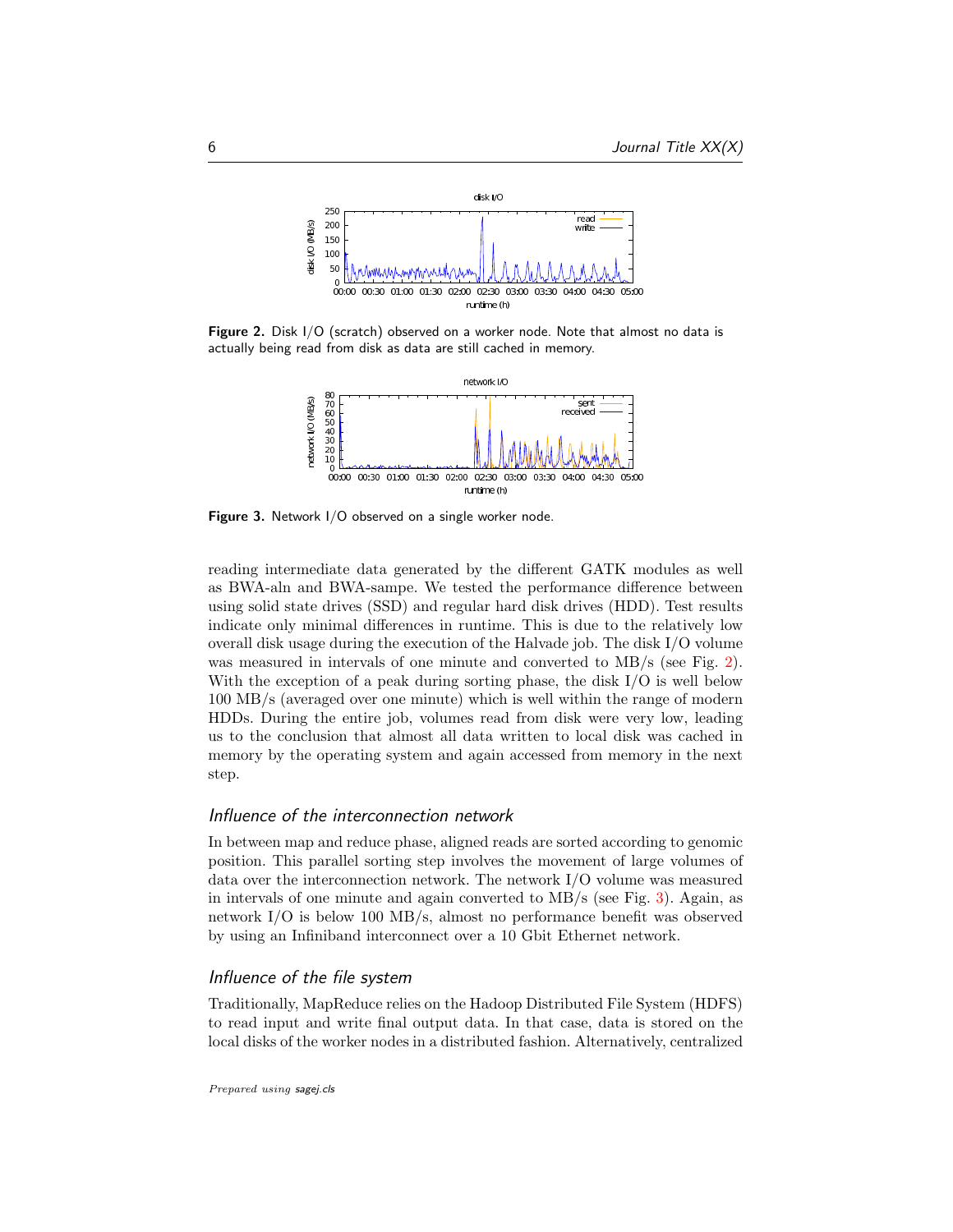<span id="page-6-0"></span>

Figure 4. Execution of the NA12878 dataset on a 15-node cluster. Each node runs 24 tasks in parallel. Note that certain tasks are used by MapReduce for task tracking and scheduling purposes.

file systems such as IBM's Generalized Parallel File System (GPFS) or the Intel Enterprise Edition for Lustre software can be used. In that case, data is stored on separate data nodes and transferred to the worker nodes through an interconnection network. As the pipeline is rather compute-intensive, all three systems were able to provide data to the worker nodes at a sufficiently high rate, hence almost no performance difference was observed. However, the use of Intel's Hadoop Adapter for Lustre included in Intel Enterprise Edition for Lustre software has two advantages. First, it decreases the time spent during the sort & shuffle phase compared with HDFS/GPFS. Second, Lustre uses less memory on the worker nodes. This can be important on nodes with limited memory capacity. For instance, on nodes equipped with 64 GB of RAM running 4 Halvade tasks, we noticed that certain reduce tasks failed because of memory shortage. The cause of this is the difference in coverage over the different genomic regions and thus some tasks will have more reads to process. These reduce tasks had to be rescheduled causing an increase in runtime. On a 7-node cluster, the use of Intel's Hadoop Adapter for Lustre included in Intel Enterprise Edition for Lustre software decreased the runtime from 5h 27 min (using HDFS) to 4h 48 min on the same cluster.

### Benchmark of NA12878 dataset on a 15-node cluster

Halvade was used to process the complete NA12878 dataset on a 15-node cluster, each node containing 24 CPU cores (dual-socket Intel E5-2680v3 @ 2.50GHz) with 512 GB of RAM and three solid-state drivers (SSD) of 400 GB in RAID 0 to store intermediate data (local scratch). The nodes are interconnected through an Infiniband network and access a GPFS storage through a second Infiniband network. Note that Lustre was not available on this cluster. Cloudera CDH 5.3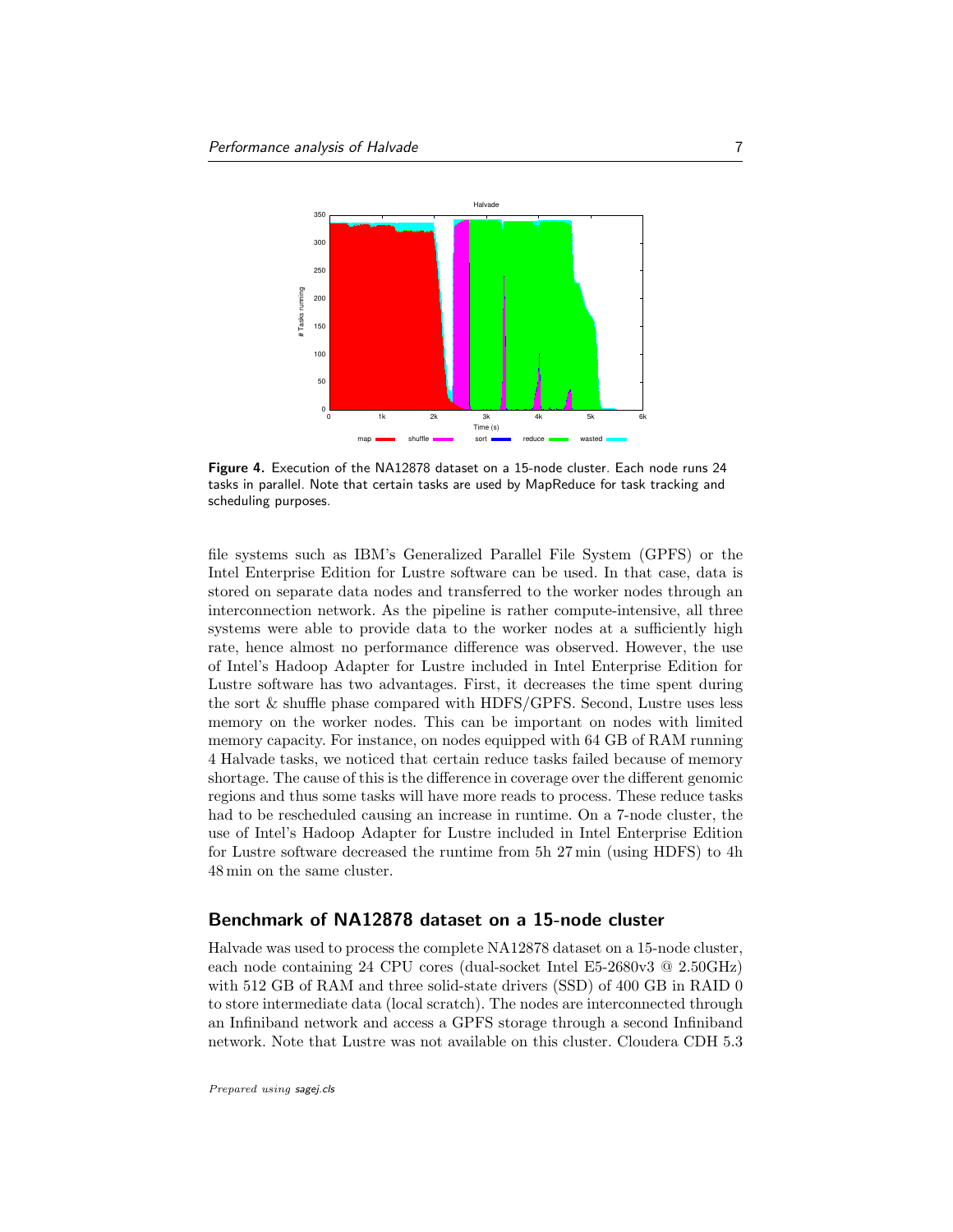<span id="page-7-0"></span>

Figure 5. Distribution of runtime of the different tasks. Each map task (1569 in total) consists of aligning a chunk of ∼60 MB of the input FASTQ file to the reference genome. Each reduce task (1303 in total) involves data preprocessing and variant calling in a genomic region of about ∼2.3 Mbp.

is deployed as a Hadoop distribution by HanythingOnDemand [\[122014Higgs\]](#page-9-12). Halvade was configured to use 24 tasks per node, hence up to 360 tasks (24 tasks  $\times$  15 nodes) were run in parallel. NUMA optimizations were in place. On this cluster, Halvade completed read alignment and variant calling of the NA12878 dataset in 1h 31 min. Compared to a single-threaded runtime of ∼12 days, this represents and overall speedup of a factor of ∼190 or a parallel efficiency of 53%.

We can now compare this result to previously reported results in [\[72015Decap et al.\]](#page-9-7). A runtime of 2h 39 min was reported on a comparable 15 node cluster, however, in that case the nodes were equipped with only 64 GB of memory. Therefore, it was optimal to run only 4 parallel tasks per node instead of 24 causing significant loss of efficiency within each node. On the other hand, running 360 tasks in parallel significantly increases the task scheduling overhead and makes it more difficult for the MapReduce framework to evenly distribute the workload among the different tasks. This can be clearly observed in Fig. [4](#page-6-0) where a non-negligible load imbalance can be observed in both the map and reduce phase. The underlying cause for this is a rather large variation in task execution time (see Fig. [5\)](#page-7-0). Ultimately, with the current status of multithreading performance in the available tools, it is still best to use as many tasks on a node as possible. Note that the newer BWA-mem (also supported by Halvade) already features much improved multithreading performance over BWA-aln/sampe.

# Conclusion

We investigated the impact of different hardware configurations on the runtime of Halvade, a parallel, multi-node framework that implements a variant calling pipeline according to the GATK Best Practices recommendations. Halvade relies on BWA for read mapping and GATK for variant calling.

Even though Halvade is primarily intended to allow for a multi-node parallelization of sequencing pipelines, Halvade can be used to significantly speed up post-sequencing analysis on a single node. This is because the overall parallel efficiency of the individual tools is very low: a speedup of less than 2 is observed when moving from single-threaded execution to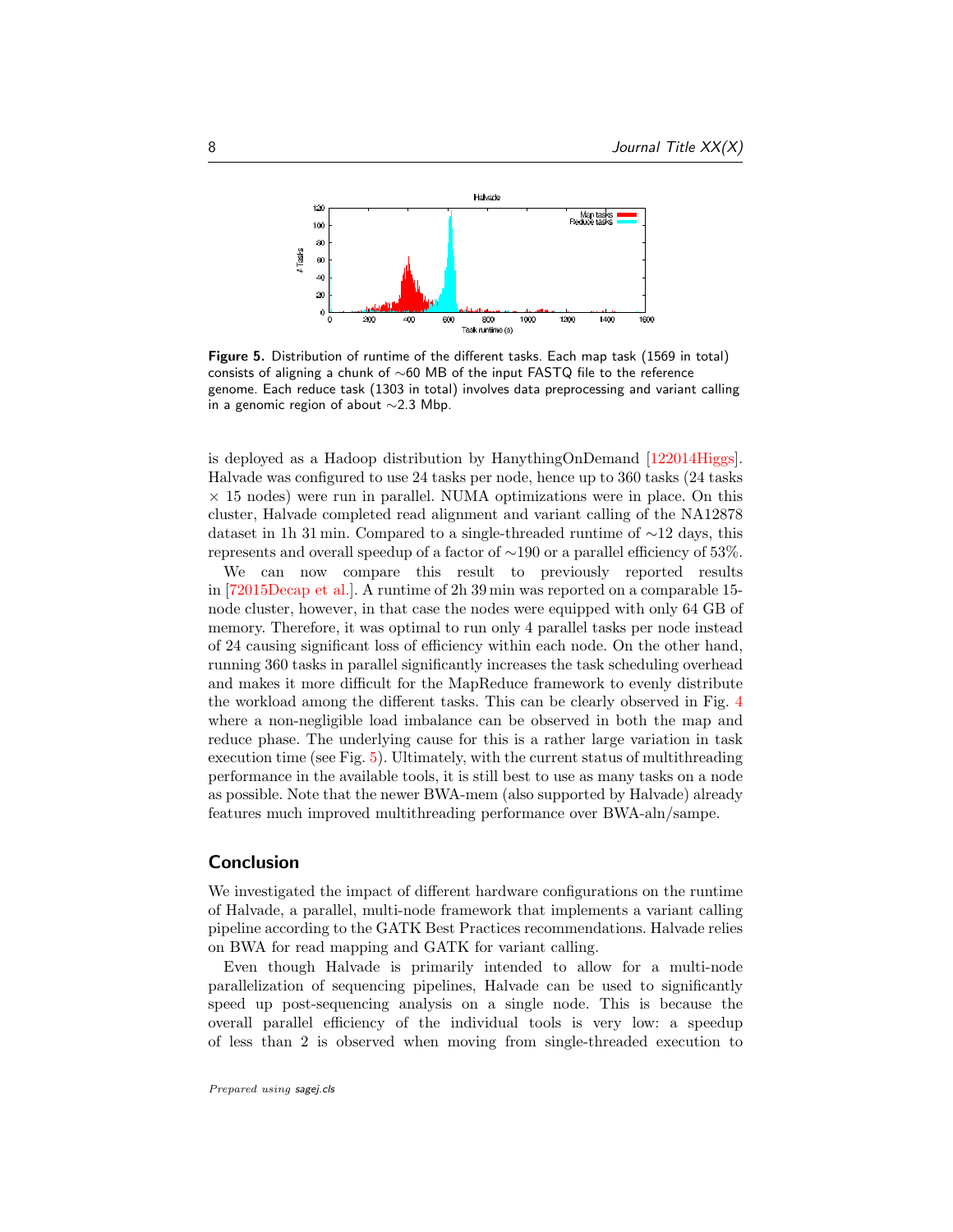multithreaded execution on a 24-core machine. Part of this poor scaling behavior can be explained by the fact that BWA-sampe and Picard do not support multithreading, however, most of the GATK modules involved in the pipeline also do not exhibit good scaling behavior. This scaling behaviour has also been observed in several other mapping tools in [\[132013Hatem et al.\]](#page-10-0). By using Halvade on high-memory nodes, multithreading can be replaced by multitasking. The latter is far more efficient, which has also been shown in [\[142014Kutlu et al.\]](#page-10-1), and a speedup of ∼18 is obtained on a 24-core machine.

Additionally, having much memory in a system allows to hold a copy of buffered files in each of the NUMA domains. As such, CPU cores have access to a copy in the local NUMA domain, thus avoiding remote memory access. For the GATK ScoreRecalibrator module, this improves the runtime by nearly a factor of two.

Other hardware aspects, such as local disk speed (solid state drives vs. regular hard disk drives), speed of interconnection network (Infiniband vs. Ethernet networks) or file system (HDFS vs. GPFS) have only a minor influence on overall runtime. Even though a typical whole-genome dataset involves hundreds of GB of input data and a multiple thereof of intermediate data, the sequencing pipeline is mostly compute-intensive and hence, runtime is mostly influenced by the compute capacity of a node, rather than I/O speed.

Finally, Intel Enterprise Edition for Lustre software was investigated. The use of Intel's Hadoop Adapter for Lustre included in Intel Enterprise Edition for Lustre software simplifies the shuffle & sort which leads to better performance. Additionally, Lustre uses less memory which can be important when highmemory machines are not available.

With all optimizations in place, Halvade is able to complete read alignment and variant calling of the complete NA12878 dataset in 1 hour and 31 minutes on a 15-node cluster, each node containing 24 CPU cores and 512 GB of RAM. Compared to a single-threaded runtime of  $\sim$ 12 days for this pipeline, this represents an overall speedup of a factor of ∼190 or a parallel efficiency of 53%.

# Acknowledgments

This work is funded by Intel, Janssen Pharmaceutica and by the Institute of the Promotion of Innovation through Science and Technology in Flanders (IWT). The computational resources (Stevin Supercomputer Infrastructure) and services used in this work were provided by the VSC (Flemish Supercomputer Center), funded by Ghent University, the Hercules Foundation and the Flemish Government department EWI. Special thanks goes to Stijn De Weirdt for his assistance with the Java wrappers to improve NUMA locality. Benchmarks on Lustre were run at the Intel Big Data Lab, Swindon, UK. We acknowledge the support of Ghent University (Multidisciplinary Research Partnership Bioinformatics: From Nucleotides to Networks).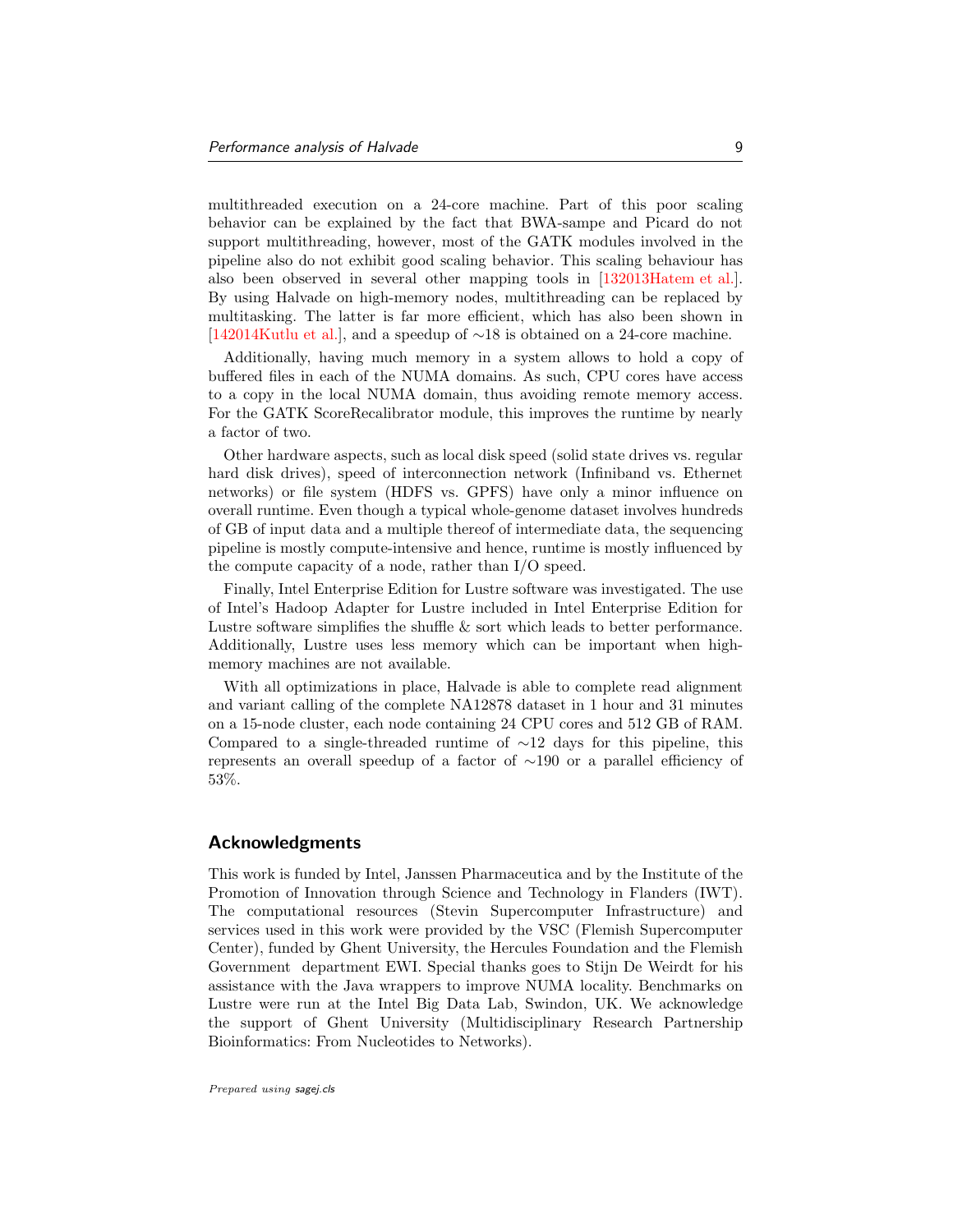### <span id="page-9-0"></span>References

- <span id="page-9-1"></span>[Van der Auwera et al.(2013)] Van der Auwera, G.A., Carneiro, M.O., Hartl, C., Poplin, R., del Angel, G., Levy-Moonshine, A., Jordan, T., Shakir, K., Roazen, D., thibault, J., Banks, E., Garimella, K.V., Altshuler, D., Gabriel, S., DePristo, M.A.: From FastQ Data to High-Confidence Variant Calls: The Genome Analysis Toolkit Best Practices Pipeline. Current Protocols in Bioinformatics. 43. 11.10.1-11.10.33 (2013)
- <span id="page-9-2"></span>[li et al.(2009)] Li, H., Durbin, R.: Fast and accurate short read alignment with Burrows-Wheeler transform. Bioinformatics, 25, 1754-1760 (2009)
- <span id="page-9-3"></span>[Li et al.(2009)] Li, H., Handsaker, B., Wysoker, A., Fennell, T., Ruan, J., Homer, N., Marth, G., Abecasis, G., Durbin, R.: The sequence alignment/map format and SAMtools. Bioinformatics, 25, 2078-2079 (2009)
- <span id="page-9-4"></span>[Wysoker et al.(2009)] Picard, <http://broadinstitute.github.io/picard/>
- <span id="page-9-5"></span>[McKenna et al.(2010)] McKenna, A., Hanna, M., Banks, E., Sivachenko, A., Cibulskis, K., Kernytsky, A., Garimella, K., Altshuler, D., Gabriel, S., Daly, M., DePristo, M.A.: The Genome Analysis Toolkit: a MapReduce framework for analyzing next-generation DNA sequencing data. Genome Res., 20, 1297-1303 (2010)
- <span id="page-9-6"></span>[Depristro et al.(2011)] Depristo, M.A., Banks, E., Poplin, R., Garimella, K.v., Maquire, J.R., Hartl, C., Philippakis, A.A., del Angel, G., Rivas, M.A., Hanna, M., McKenna, A., Fennell, T.J., Kernytsky, A.M., Sivachenko, A.Y., Cibulskis, K., Gabriel, S.B., Altshuler, D., Daly, M.J.: A framework for variation discovery and genotyping using next-generation DNA sequencing data. Nature Genetics, 43, 491-498 (2011)
- <span id="page-9-7"></span>[Decap et al.(2015)] Decap, D., Reumers, J., Herzeel, C., Costanza, P., Fostier, J.: Halvade: scalable sequence analysis with MapReduce, Bioinformatics, in press (2015)
- <span id="page-9-8"></span>[Dean et al.(2008)] Dean, J., Ghemawat, S.: MapReduce: simplified data processing on large clusters. Commun. ACM, 51, 107-113 (2008)
- <span id="page-9-9"></span>[Herzeel et al.(2015)] Herzeel, C., Costanza, P., Decap, D., Fostier, J., Reumers, J.: elPrep: High-Performance Preparation of Sequence Alignment/Map Files for Variant Calling PLoS ONE, 10(7) (2015)
- <span id="page-9-10"></span>[Sherry et al.(2001)] Sherry, S.T., Ward, M.H., Kholodov, M., Phan, L., Smigielsky, E.M., Sirotkin, K.: dbSNP: the NCBI database of genetic variation. Nucleic Acids Research, 29(1), 308-311 (2001)
- <span id="page-9-11"></span>[Van der Auwera et al(2013)] GATK resource bundle, [ftp://](ftp://gsapubftp-anonymous@ftp.broadinstitute.org/bundle/2.8/hg19) [gsapubftp-anonymous@ftp.broadinstitute.org/bundle/2.8/hg19](ftp://gsapubftp-anonymous@ftp.broadinstitute.org/bundle/2.8/hg19)
- <span id="page-9-12"></span>[Higgs(2014)] HanythingOnDemand, [https://github.com/hpcugent/](https://github.com/hpcugent/hanythingondemand) [hanythingondemand](https://github.com/hpcugent/hanythingondemand)

Prepared using sagej.cls